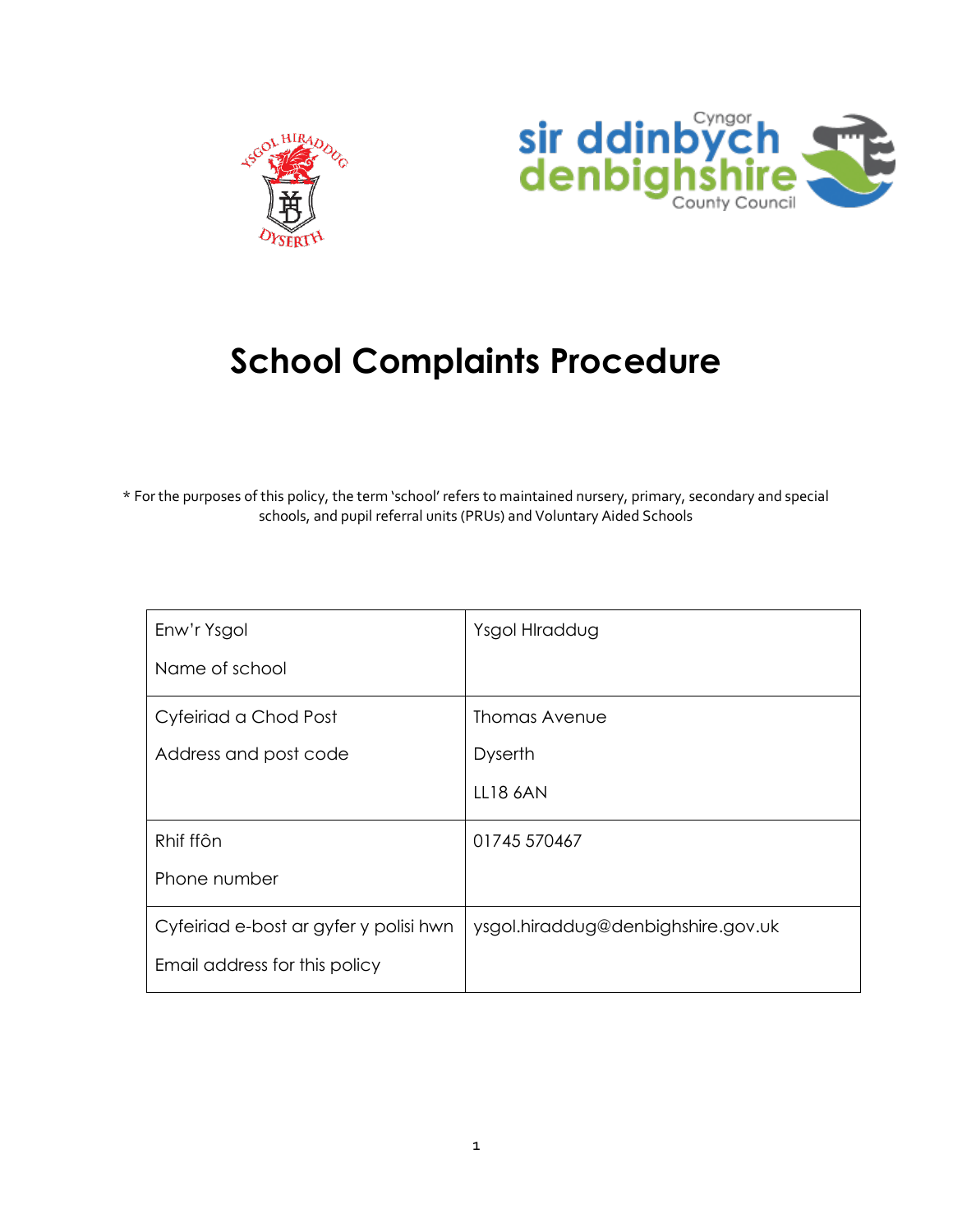| Enw'r polisi                                                                | <b>School Complaints Procedures</b> |
|-----------------------------------------------------------------------------|-------------------------------------|
| Name of policy                                                              |                                     |
| Rhif fersiwn y Polisi                                                       | $\overline{4}$                      |
| Policy version number                                                       |                                     |
| Dyddiad a gymeradwywyd y Polisi<br>yn ffurfiol gan y Corff<br>Llywodraethol | Novermber 24th 2021                 |
| Date Policy formally approved by<br>Governing Body                          |                                     |
| Dyddiad daw'r Polisi yn effeithiol                                          | November 25th 2021                  |
| Date Policy becomes effective                                               |                                     |
| Dyddiad Adolygu                                                             | November 2022                       |
| <b>Review Date</b>                                                          |                                     |
| Arwyddwyd (Pennaeth)                                                        | TL Hughes                           |
| Signed (headteacher)                                                        |                                     |
| Arwyddwyd (Cadeirydd y Corff<br>Llywodraethol)                              |                                     |
| Signed (chair of governing body)                                            |                                     |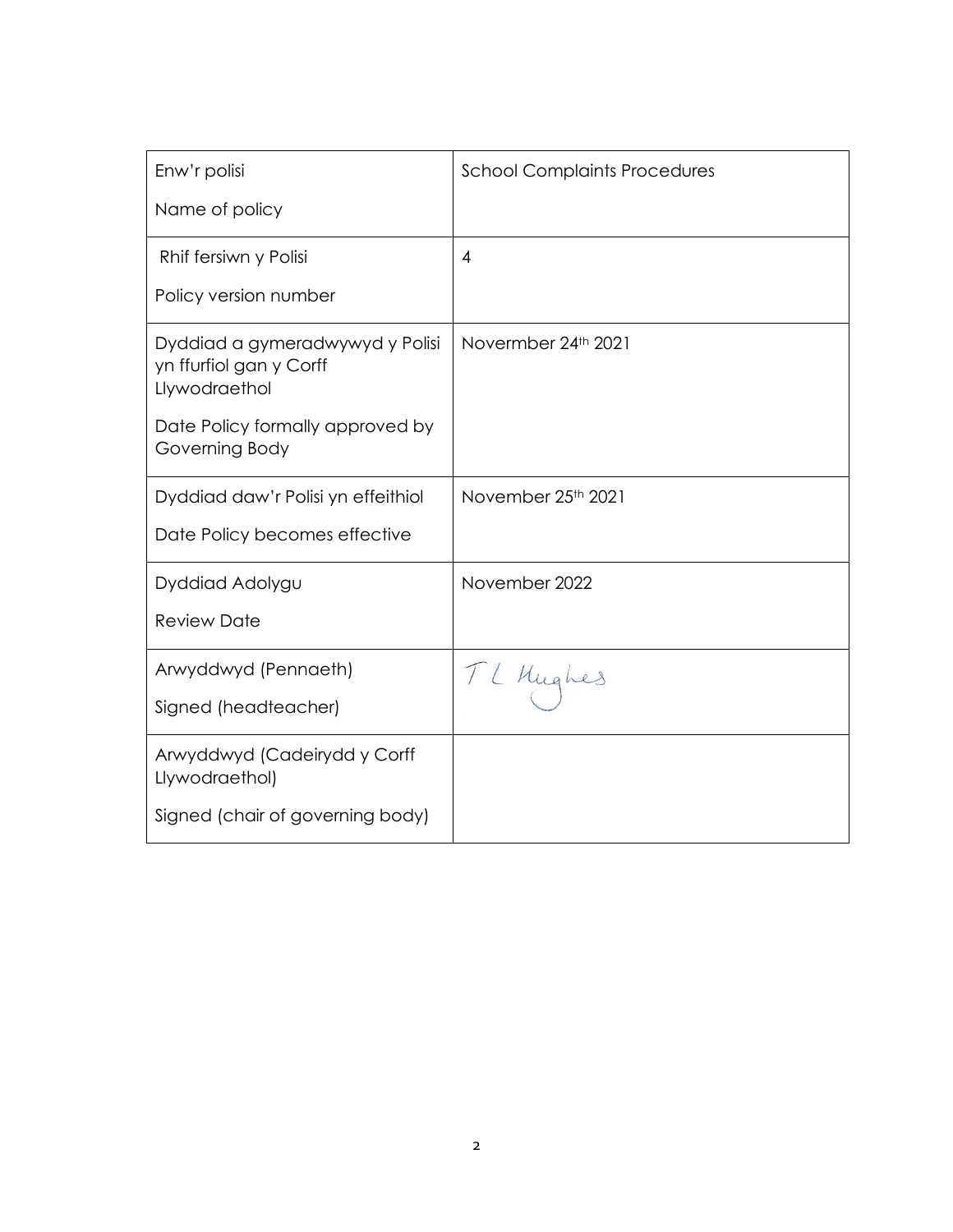# YSGOL HIRADDUG

## **SCHOOL COMPLAINTS PROCEDURE**

## 1. INTRODUCTION

1.1 Ysgol Hiraddug is committed to dealing effectively with complaints. We aim to clarify any issues about which you are not sure. If possible we will put right any mistakes we have made and we will apologise. We aim to learn from mistakes and use that experience to improve what we do.

1.2 Our definition of a complaint is 'an expression of dissatisfaction in relation to the school or a member of its staff that requires a response from the school'.

1.3 This complaints procedure supports our commitment and is a way of ensuring that anyone with an interest in the school can raise a concern, with confidence that it will be heard and, if founded, addressed in an appropriate and timely fashion.

| <b>Exceptions</b>                                                  | Who to contact and under which policy will the<br>issue be dealt with.                                                                                                        |
|--------------------------------------------------------------------|-------------------------------------------------------------------------------------------------------------------------------------------------------------------------------|
| Admissions to<br>schools<br>Statutory<br>assessments of<br>special | Concerns about admissions, statutory assessments of<br>special educational needs or school re-organisation<br>proposals should be raised with Denbighshire<br>County Council. |
| educational<br>needs                                               | <b>Telephone</b> $-01824706000$                                                                                                                                               |
| School re-<br>organisation                                         | (Monday to Friday, 8.30am to 5pm)                                                                                                                                             |
| proposals                                                          | Out of Hours Emergency                                                                                                                                                        |
| School Transport                                                   | Social Services - 0345 053 3116                                                                                                                                               |
|                                                                    | All other services - 0300 123 30 68                                                                                                                                           |
| Matters likely to<br>require a Child<br>Protection                 | Complaints about child protection matters are<br>handled under our child protection and                                                                                       |

1.4 This procedure covers all complaints about any provision of community facilities or services by Ysgol Hiraddug other than complaints that are dealt with under other statutory procedures, including those listed below.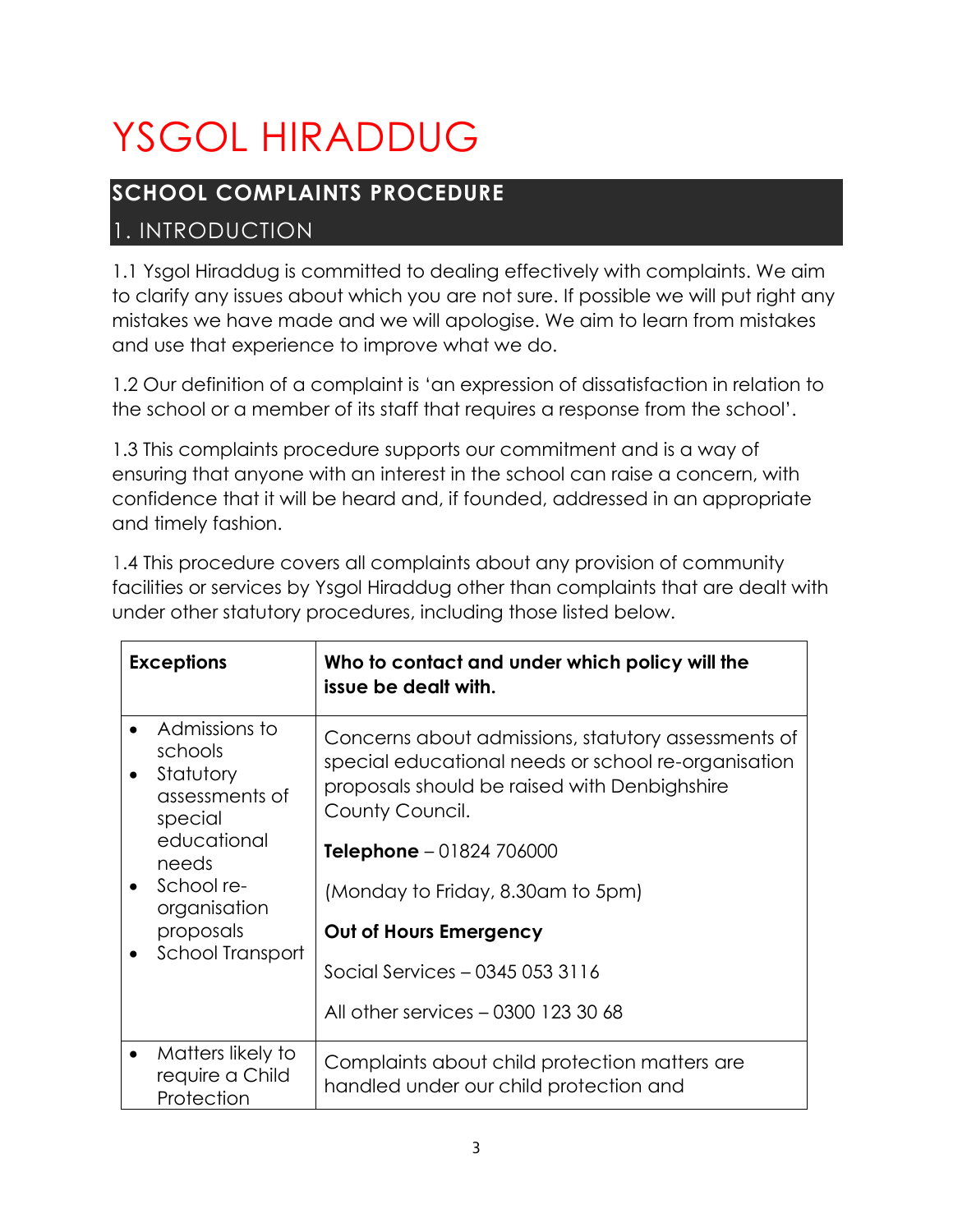| Investigation or<br>concerns that<br>are currently on-<br>going. | safeguarding policy and in accordance with<br>relevant statutory guidance. Our School CP contact<br>is Tristan Hughes<br>If you have serious concerns, you may wish to<br>contact the local authority designated officer who<br>has local responsibility for safeguarding on<br>01824 712200 - Monday to Thursday 9am -<br>5pm and Friday 9am - 4.30pm<br>0345 053 3116 - Evenings and weekends<br>You can also send an email to<br>cfsgateway@denbighshire.gov.uk.                  |
|------------------------------------------------------------------|--------------------------------------------------------------------------------------------------------------------------------------------------------------------------------------------------------------------------------------------------------------------------------------------------------------------------------------------------------------------------------------------------------------------------------------------------------------------------------------|
| Exclusion of<br>children from<br>school*                         | Further information about raising concerns about<br>exclusion can be found at<br>www.denbighshire.gov.uk<br>*complaints about the application of the behaviour<br>policy can be made through the school's<br>complaints procedure.                                                                                                                                                                                                                                                   |
| Whistleblowing                                                   | We have an internal whistleblowing procedure for<br>all our employees, including temporary staff and<br>contractors.<br>https://www.denbighshire.gov.uk/en/documents/hr-<br>policies/my-employment/conflicts/whistleblowing-<br>policy.pdf<br>Volunteer staff who have concerns about our<br>school should complain through the school's<br>complaints procedure. You may also be able to<br>complain direct to the local authority depending on<br>the substance of your complaint. |
| Staff grievances                                                 | Complaints from staff will be dealt with under the<br>school's internal grievance procedures.                                                                                                                                                                                                                                                                                                                                                                                        |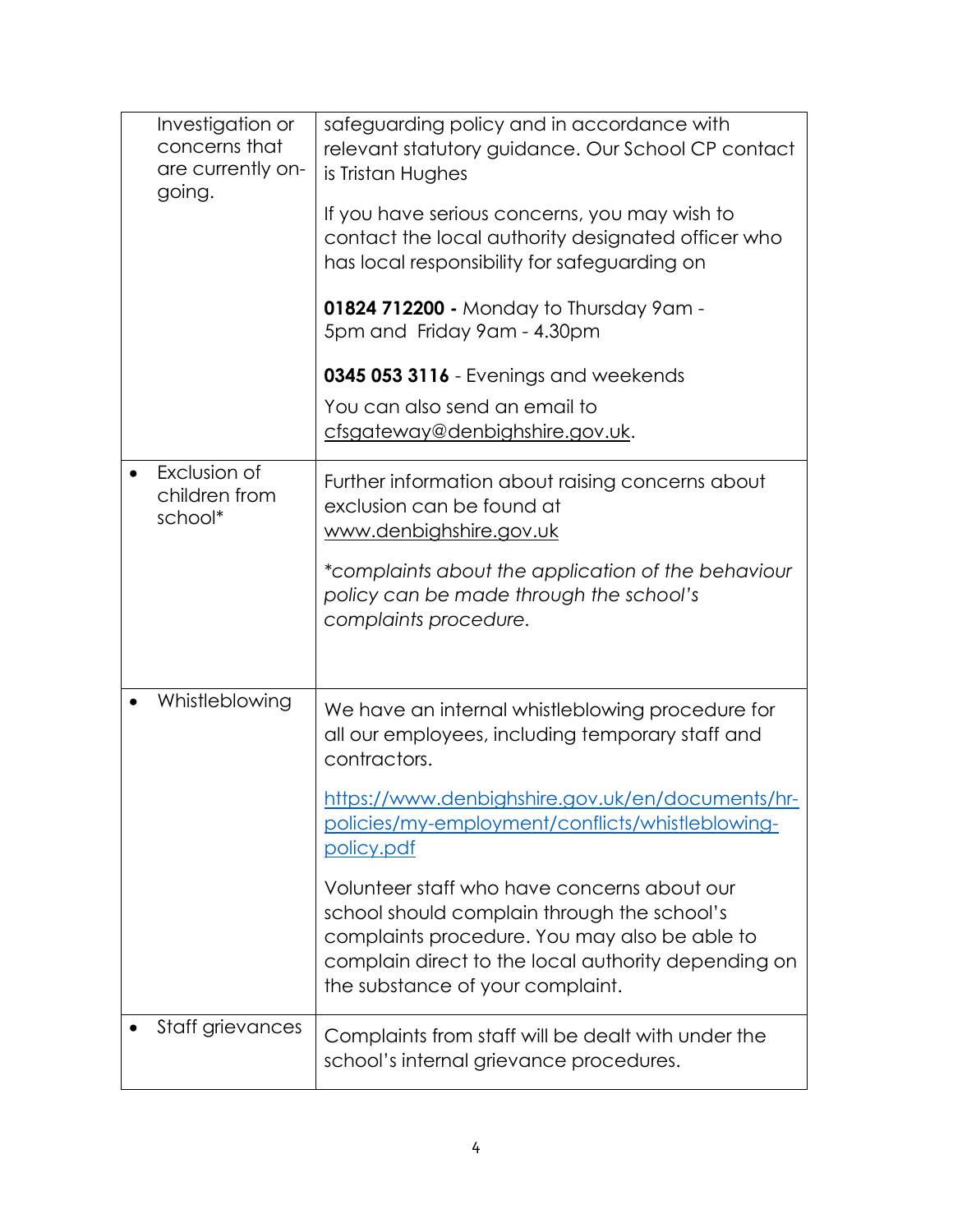| Staff conduct<br>(Disciplinary /<br>Capability)                                                                   | Complaints about staff will be dealt with under the<br>school's internal disciplinary procedures, if<br>appropriate.                                                                                         |
|-------------------------------------------------------------------------------------------------------------------|--------------------------------------------------------------------------------------------------------------------------------------------------------------------------------------------------------------|
|                                                                                                                   | Complainants will not be informed of any<br>disciplinary action taken against a staff member as<br>a result of a complaint. However, the complainant<br>will be notified that the matter is being addressed. |
| Complaints<br>about services<br>provided by<br>other providers<br>who may use<br>school premises<br>or facilities | Providers should have their own complaints<br>procedure to deal with complaints about service.<br>Please contact them directly.                                                                              |
| National<br>curriculum -<br>content                                                                               | Please contact the WG at<br>customerhelp@gov.wales                                                                                                                                                           |
| Complaints that<br>result in Police<br>Investigations /<br>Coroner<br>Investigations<br>and Insurance<br>claims   | Any legal action / Insurance claims resulting from a<br>complaint could take precedence over the original<br>complaint.                                                                                      |

## 2. WHEN TO USE THIS PROCEDURE

2.1 When you have a concern or make a complaint we will usually respond in the way we explain below. Sometimes you might be concerned about matters that are not decided by the school, in which case we will tell you who to complain to. At other times you may be concerned about matters that are handled by other procedures, in which case we will explain to you how your concern will be dealt with. (Please refer to the Exceptions table in section 1.4)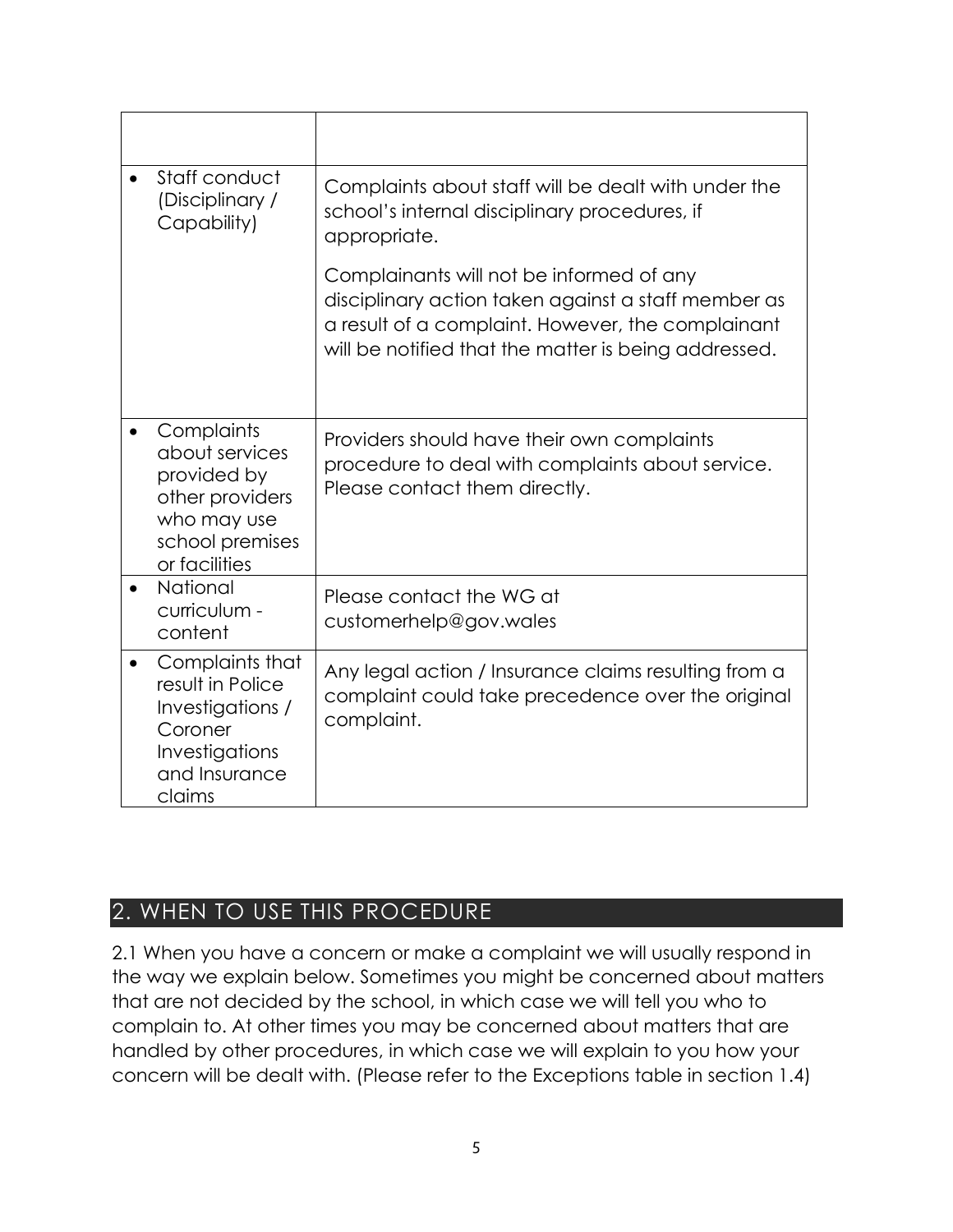2.2 Complainants should raise the complaint within 10 school days of the incident, or, where a series of associated incidents have occurred, within three months from the point that the complainants first became aware of the event in question. We will consider complaints made outside of this time frame only if exceptional circumstances apply.

2.3 If your concern or complaint is about another body as well as the school (for example the local authority) we will work with them to decide how to handle your concern and inform you of what is decided.

### 3. HAVE YOU ASKED US YET?

3.1 If you are approaching us for the first time then this policy may not apply and it may not be treated as a complaint. This will be dealt with as a concern which gives us the opportunity to rectify the problem within a reasonable time frame. However, if you are not happy with our response to your concern, you can escalate it to a complaint. Most concerns can be settled quickly just by speaking to the relevant person in school, without the need to use a formal procedure.

## 4. WHAT WE EXPECT FROM YOU

4.1 We believe that all complainants have a right to be heard, understood and respected. But school staff and governors have the same right. We expect you to be polite and courteous. We will not tolerate aggressive, abusive or unreasonable behaviour. We will also not tolerate unreasonable demands or unreasonable persistence, malicious or vexatious complaining. We have a separate policy, Unacceptable Customer Behaviour Policy, to manage situations where we find that someone's actions are unacceptable and we will use these policies to fulfil our duty of care towards our staff.

4.2 Once a concern or complaint is raised our expectation is that the matter is dealt with in accordance with this policy and its timeframes. (Section 2.3) Please be aware that the posting of comments on social media platforms could compromise any investigation.

4.3 Under normal circumstances concerns that cannot be resolved informally should be raised using the Complaints form. This form is available online https://www.ysgolhiraddug.org.uk/ or from the school reception. If you need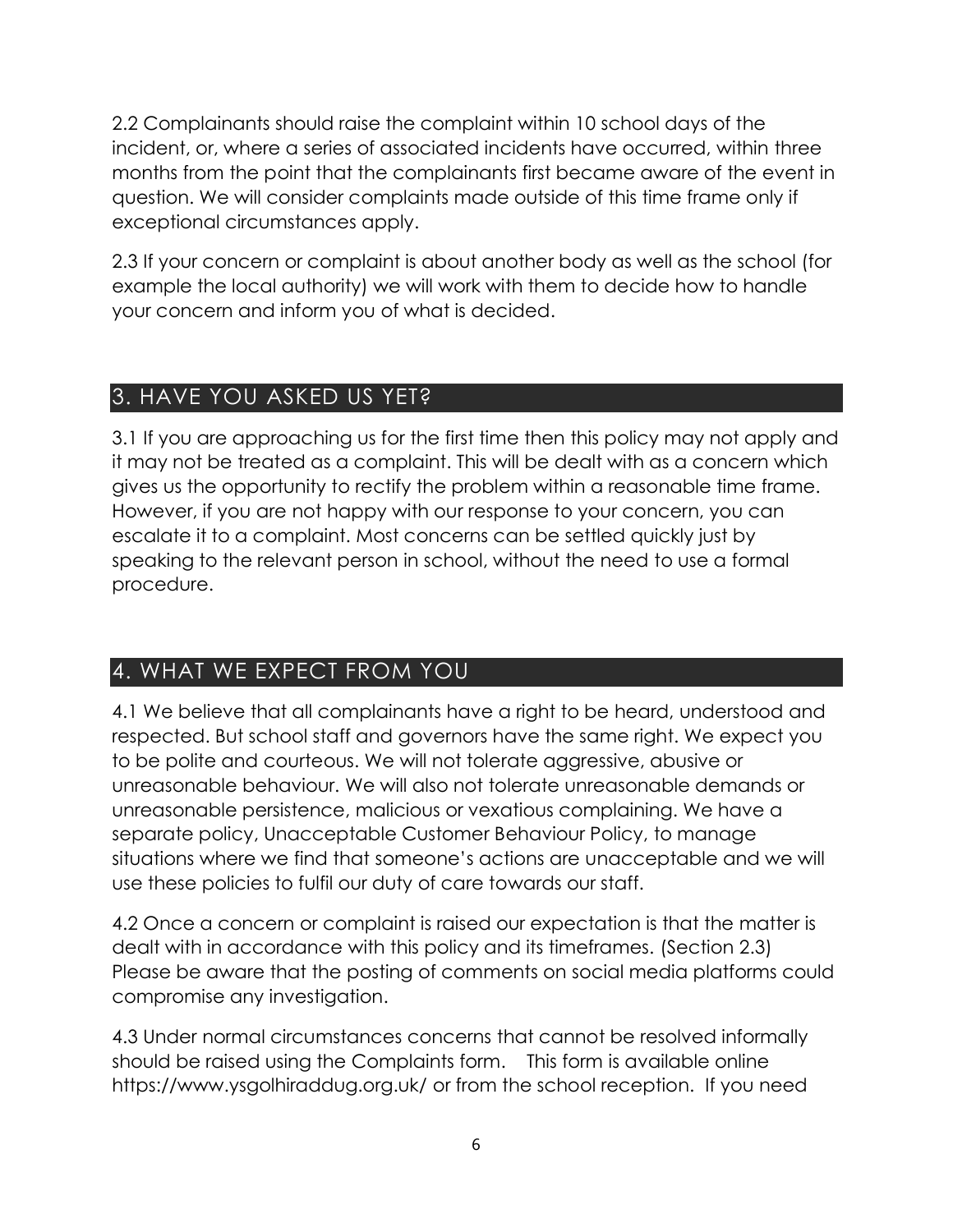any support in completing the form please contact a member of staff. Complaints can also be made in person and via the telephone on **01745 570467**

## 5. WHAT YOU CAN EXPECT FROM US

5.1 We will consider all your concerns and complaints in an open and fair way.

5.2 At all times the school will respect the rights and feelings of those involved and make every effort to protect confidential information.

5.3 Timescales for dealing with your concerns or complaints may need to be extended following discussion with you.

5.4 We may ask for advice from the local authority or diocesan authority where appropriate.

5.5 Some types of concern or complaint may raise issues that have to be dealt with in another way (other than this complaints policy), in which case we will explain why this is so, and will tell you what steps will be taken.

5.6 The governing body will keep the records of documents used to investigate your concern or complaint for seven years after it has been dealt with. Records will be kept in school and reviewed by the governing body after seven years to decide if they need to be kept for longer.

5.7 Complaints that are made anonymously will be recorded but any investigation will be at the discretion of the school depending on the nature of the complaint.

5.8 Where complaints are considered to have been made only to cause harm or offence to individuals or the school, the school will ensure that records are kept of the investigations that are made and what actions are taken, including the reasons for 'no action'.

5.9 As stated in section 2.3 historical complaints will only be investigated in exceptional circumstances.

## 6. ANSWERING YOUR CONCERN OR COMPLAINT

6.1 The chart in Appendix A shows what will happen when you make a complaint or raise a concern. There are up to three Stages: A, B and C. Most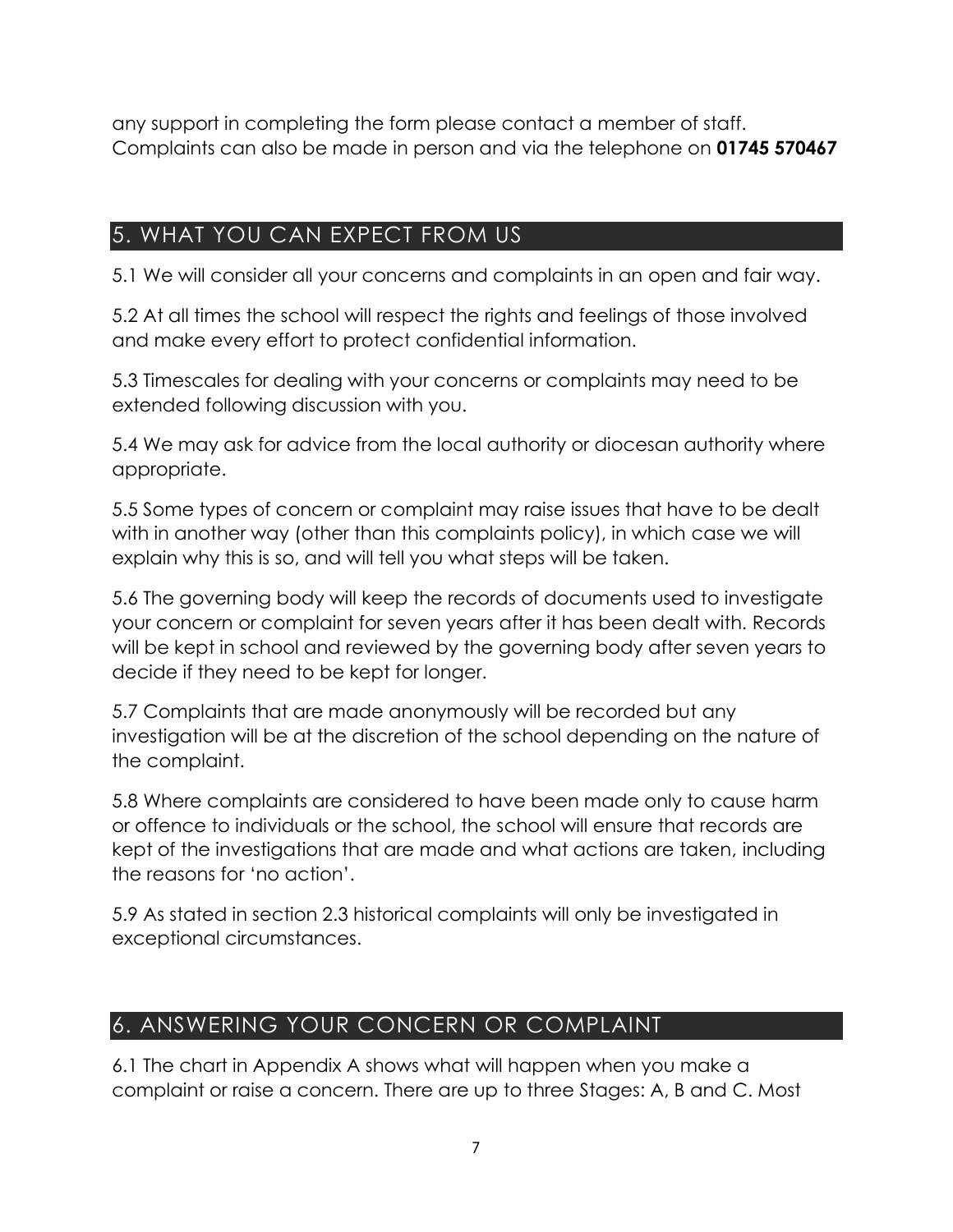complaints can be resolved at Stages A or B. You can bring a relative or companion to support you at any time during the process but you will be expected to speak for yourself. However, we recognise that when the complainant is a pupil it is reasonable for the companion to speak on their behalf and/or to advise the pupil. If you choose to bring a companion, you will need to tell the school who you are going to bring, before the meeting.

6.2 As far as possible, your concern or complaint will be dealt with on a confidential basis. However, there could be occasions when the person dealing with your concern or complaint will need to consider whether anyone else within the school needs to know about your concern or complaint, so as to address it appropriately.

6.3 If you are a pupil under 16 and wish to raise a concern or bring a complaint we will ask for your permission before we involve your parent(s) or carer(s). Although we would prefer to have your consent before we involve your parent(s) or carer(s), we do not legally require it.

6.4 If you are a pupil under 16 and are involved in a complaint in any other way, we may ask your parent(s) or carer(s) to become involved and attend any discussion or interview with you.

#### STAGE A

If your complaint is about a headteacher or a member of the governing body, please refer to section [8. Special circumstances.](#page-11-0)

6.4 If you have a concern, you can often resolve it quickly by talking to a member of staff or class teacher You should raise your concern as soon as you can; normally we would expect you to raise your issue within 10 school days of any incident. The longer you leave it the harder it might be for those involved to deal with it effectively.

6.5 If you are a pupil, you can raise your concerns with your school council representative, form tutor or a teacher chosen to deal with pupil concerns (as appropriate for the school). This will not stop you, at a later date, from raising a complaint if you feel that the issue(s) you have raised have not been dealt with properly.

6.6 We will try to let you know what we have done or are doing about your concern normally within 10 school days, but if this is not possible, we will talk to you and agree a revised timescale with you.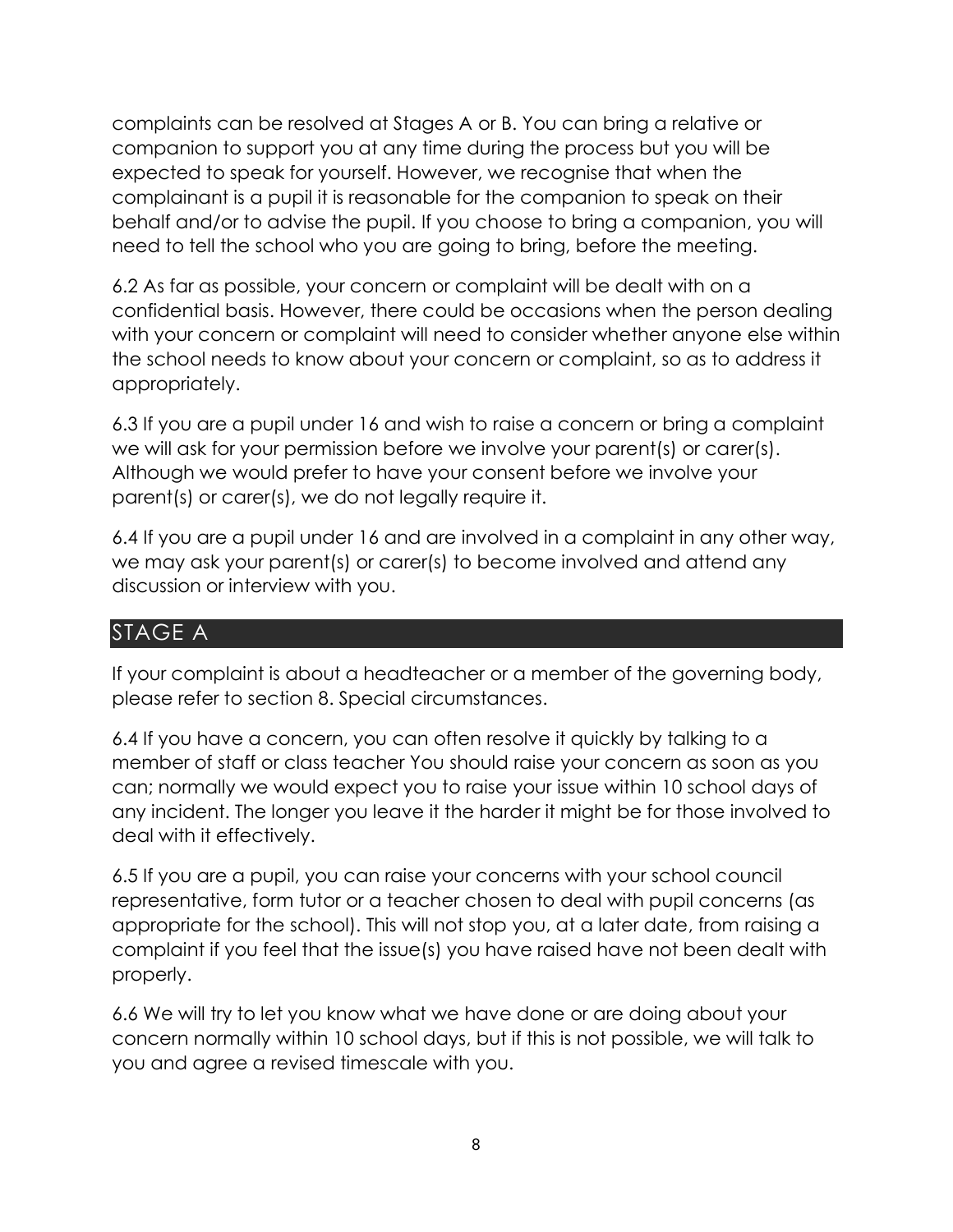6.7 The person overseeing your concern or complaint will keep you informed of the progress being made. This person will also keep a log of the concern for future reference.

#### STAGE B

6.8 In most cases, we would expect that your concern is resolved informally. If you feel that your initial concern has not been dealt with appropriately you should put your complaint in writing to the headteacher. There is a form attached (Appendix B) that we recommend you use.

6.9 We would expect you to do this within five school days of receiving a response to your concern as it is in everyone's interest to resolve a complaint as soon as possible. If you are a pupil we will explain the form to you, help you complete it and give you a copy.

6.10 If your complaint is about the headteacher, you should put your complaint in writing to the chair of governors, addressed to the school, to ask for your complaint to be investigated. Again, you should use the form in Appendix B.

6.11 In all cases, the school can help you put your complaint in writing if necessary.

6.12 If you are involved in any way with a complaint, Tristan Hughes (Headteacher will explain what will happen and the sort of help that is available to you.

6.13 Tristan Hughes (Headteacher) will invite you to discuss your complaint at a meeting. Timescales for dealing with your complaint will be agreed with you. We will aim to have a meeting with you and to explain what will happen, normally within 10 school days of receiving your letter. The school's designated person will complete the investigation and will let you know the outcome in writing within 10 school days of completion.

## STAGE C

6.14 It is rare that a complaint will progress any further. However, if you still feel that your complaint has not been dealt with fairly, you should write, through the school's address Ysgol Hiraddug, Thomas Avenue, Dyserth, LL18 6AN, to the chair of governors setting out your reasons for asking the governing body's complaints committee to consider your complaint. You do not have to write down details of your whole complaint again.

6.15 The clerk to the governing body will record the date the complaint is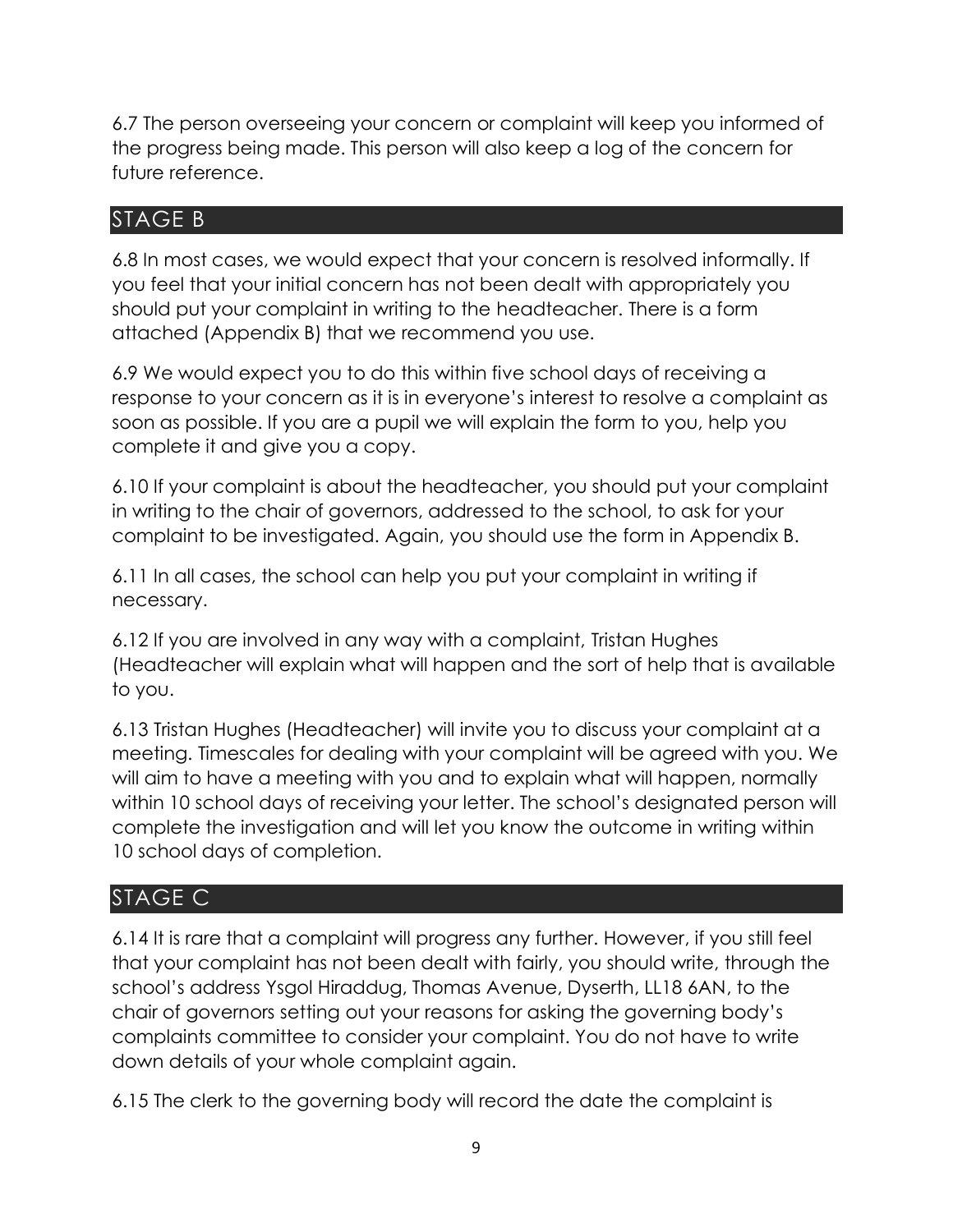received and acknowledge receipt of the complaint in writing (either by letter or email) within 5 school days.

6.16 If you prefer, instead of sending a letter or e-mail, you can arrange an appointment (through the school) to talk to the chair of governors or Headteacher who will write down what is discussed and what, in your own words, would resolve the problem. We would normally expect you to do this within 5 school days of receiving the school's response. Requests received outside of this time frame will only be considered if exceptional circumstances apply. You will be asked to read the notes or will have the notes read back to you and then be asked to sign them as a true record of what was said. We will let you know how the complaint will be dealt with and will send a letter to confirm this. The complaints committee will normally have a meeting with you within 15 school days of receiving your letter. If this is not possible, the clerk will keep you updated as to progress.

6.17 The letter will also tell you when all the evidence and documentation to be considered by the complaints committee must be received. Everyone involved will see the evidence and documentation before the meeting, while ensuring that people's rights to privacy of information are protected. The letter will also record what we have agreed with you about when and where the meeting will take place and what will happen. The timescale may need to be changed, to allow for the availability of people, the gathering of evidence or seeking advice. In this case, the person dealing with the complaint will agree a revised meeting date with you.

6.18 The complaints committee will consist of at least three governors with no conflict of interest such as personal links with the complainant; personal links with any person against whom a complaint is made or prior involvement or knowledge of the complaint. Before the meeting, the committee will appoint a chair.

6.19 A Governing Body may appoint someone to a Complaints Committee who is not a member of a Governing Body as long as the majority of committee members are governors. The Governing Body should decide whether the person appointed has voting rights.

6.20 It is recommended that governing bodies consider forming joint committees with other schools to handle complaints. Two or more governing bodies may do this using The Collaboration Between Maintained Schools (Wales) Regulations 2008. If governing bodies do this the terms of reference of the joint committee should make clear the complaints procedure to be used for each school.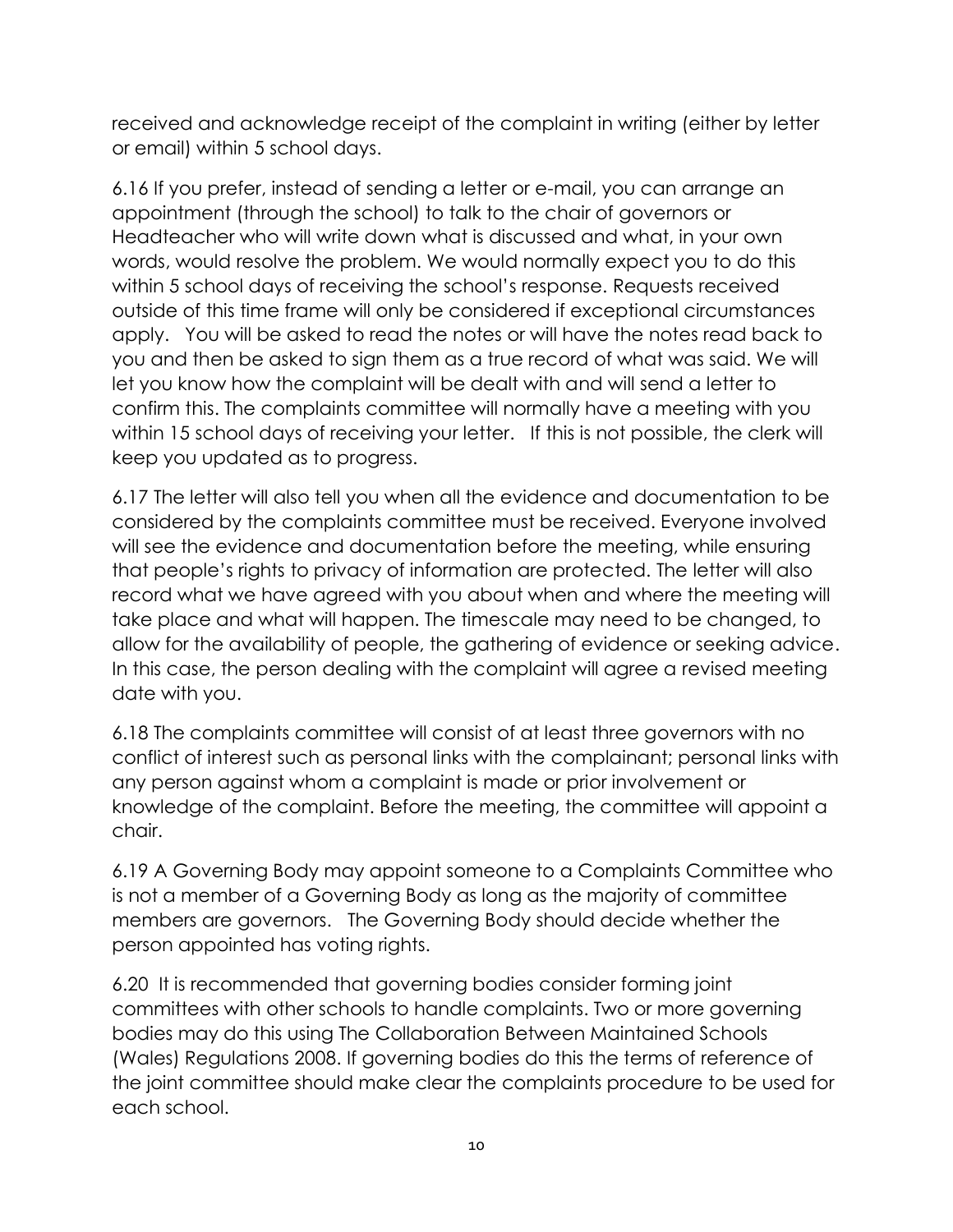6.21 You are entitled to bring someone along to the meeting for support, for example, a friend or relative

6.22 Normally, in order to deal with the complaint as quickly as possible, the complaints committee will not reschedule the meeting more than once. If you ask to reschedule the meeting more than once, the committee may think it reasonable to make a decision on the complaint in your absence to avoid unnecessary delays.

6.23 Representatives from the media or legal profession are not permitted to attend.

6.24 Any written material will be circulated to all parties at least **5** school days before the date of the meeting. The committee will not accept as evidence recordings of conversations that were obtained covertly and without the informed consent of all parties being recorded.

6.25 The meeting will be held in private. Audio/visual recordings of meetings or conversations are not permitted unless a disability or special need requires it. Prior knowledge and consent of all parties attending must be sought before recordings of meetings or conversations take place. Consent will be recorded in any minutes taken. Any records of meetings will be kept for a minimum of seven years.

6.26. It is usual practice to invite you to the meeting. The committee should consider whether it is better to have everyone with an interest in the complaint at the meeting or whether it is better to meet them separately. Where relationships are strained or have broken down it may be better to have separate meetings.

The committee will consider the complaint and all the evidence presented.

The committee can:

- uphold the complaint in whole or in part;
- dismiss the complaint in whole or in part.

If the complaint is upheld in whole or in part, the committee will:

- decide on the appropriate action to be taken to resolve the complaint;
- where appropriate, recommend changes to the school's systems or procedures to prevent similar issues in the future.

6.27 The committee will provide you and Ysgol Hiraddug with a full explanation of their decision and the reason(s) for it, in writing, within **10** school days.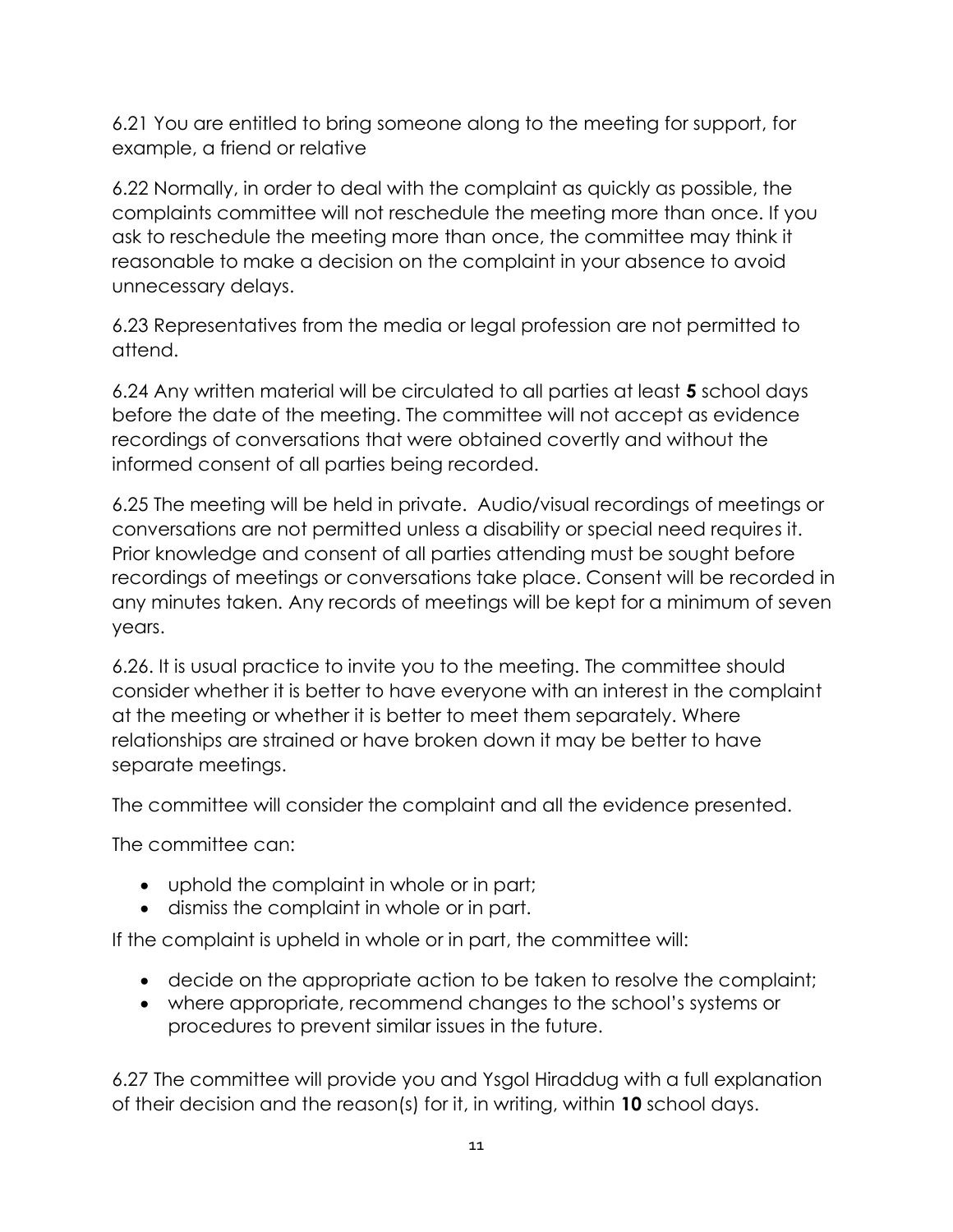6.28 The governing body's complaints committee is the final arbiter of complaints.

#### 7. THE LOCAL AUTHORITY

7.1 The local authority will satisfy itself that all the schools it maintains have adequate complaints procedures that are publicised.

7.2 The local authority may provide whatever advice it chooses to governing bodies. It may also provide guidance documents in addition to this publication.

7.3 A governing body may seek advice from a local authority about its complaints procedure or how to handle a complaint or assistance to investigate a complaint. The statutory responsibility for dealing with complaints remains with the governing body however.

7.4 The local authority may become involved if:

- a) The governing body does not have a complaints procedure;
- b) The governing body does not have an adequate procedure;

c) The school has not followed its complaints procedure;

d) The school has a procedure that is inoperable, for example, because someone who is a subject of the complaint is undertaking the investigation or making decisions about it.

#### <span id="page-11-0"></span>8. SPECIAL CIRCUMSTANCES

8.1 Where a complaint is made about any of the following the complaints procedure will be applied differently.

#### A GOVERNOR OR GROUP OF GOVERNORS

i. The concern or complaint will be referred to the chair of governors for investigation. The chair may alternatively delegate the matter to another governor for investigation, or appoint an independent investigator. Stage B onwards of the complaints procedure will apply.

#### THE CHAIR OF GOVERNORS OR HEADTEACHER AND CHAIR OF GOVERNORS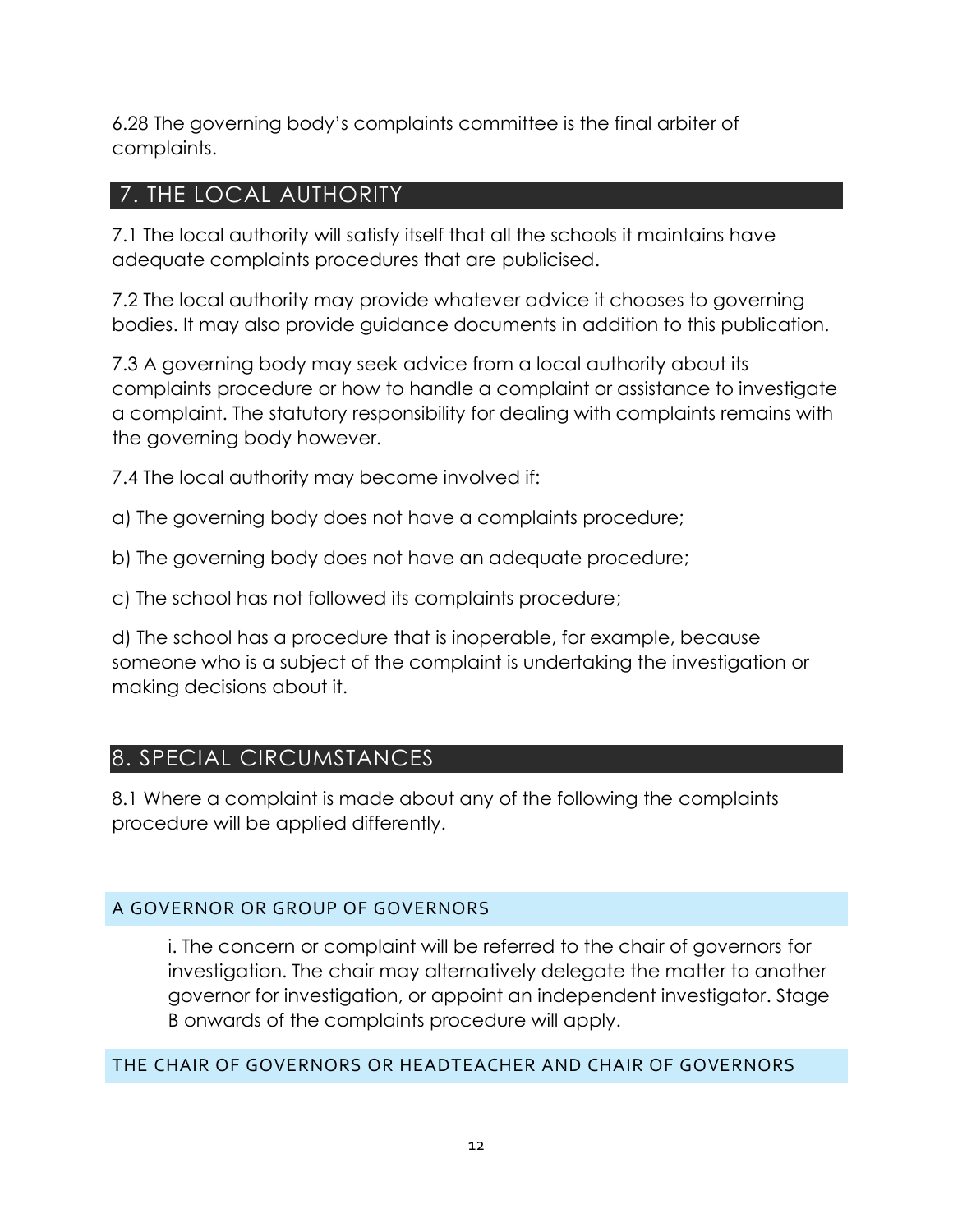ii. The vice chair of governors will be informed and will investigate it or may delegate it to another governor. Stage B onwards of the complaints procedure will apply.

#### BOTH THE CHAIR OF GOVERNORS AND VICE CHAIR OF GOVERNORS

iii. The complaint will be referred to the clerk to the governing body who will inform the chair of the complaints committee. Stage C of the complaints procedure will then apply.

#### THE WHOLE GOVERNING BODY

iv. The complaint will be referred to the clerk to the governing body who will inform the headteacher, chair of governors, local authority and, where appropriate, the diocesan authority. The authorities will usually agree arrangements with the governing body for independent investigation of the complaint.

#### THE HEADTEACHER

v. The concern or complaint will be referred to the chair of governors who will undertake the investigation or may delegate it to another governor. Stage B onwards of the complaints procedure will apply.

8.2 In all cases the school and governing body will ensure that complaints are dealt with in an unbiased, open and fair way.

#### 9. OUR COMMITMENT TO YOU

9.1 We will take your concerns and complaints seriously and, where we have made mistakes, will try and learn from them.

9.2 If you need help to make your concerns and complaints known we will try and assist you. If you are a young person and need extra assistance the Welsh Government has established MEIC which is a national advocacy and advice helpline for children and young people. Advice and support can also be accessed from the Children's Commissioner for Wales.

MEIC may be contacted by freephone: 0808 802 3456, or text: 84001. This service is operated 24 hours a day.

The Children's Commissioner for Wales can be contacted by freephone: 0808 801 1000 (Monday to Friday 9a.m. to 5p.m.), text: 80 800 (start your message with COM) or e-mail: [advice@childcomwales.org.uk](mailto:advice@childcomwales.org.uk)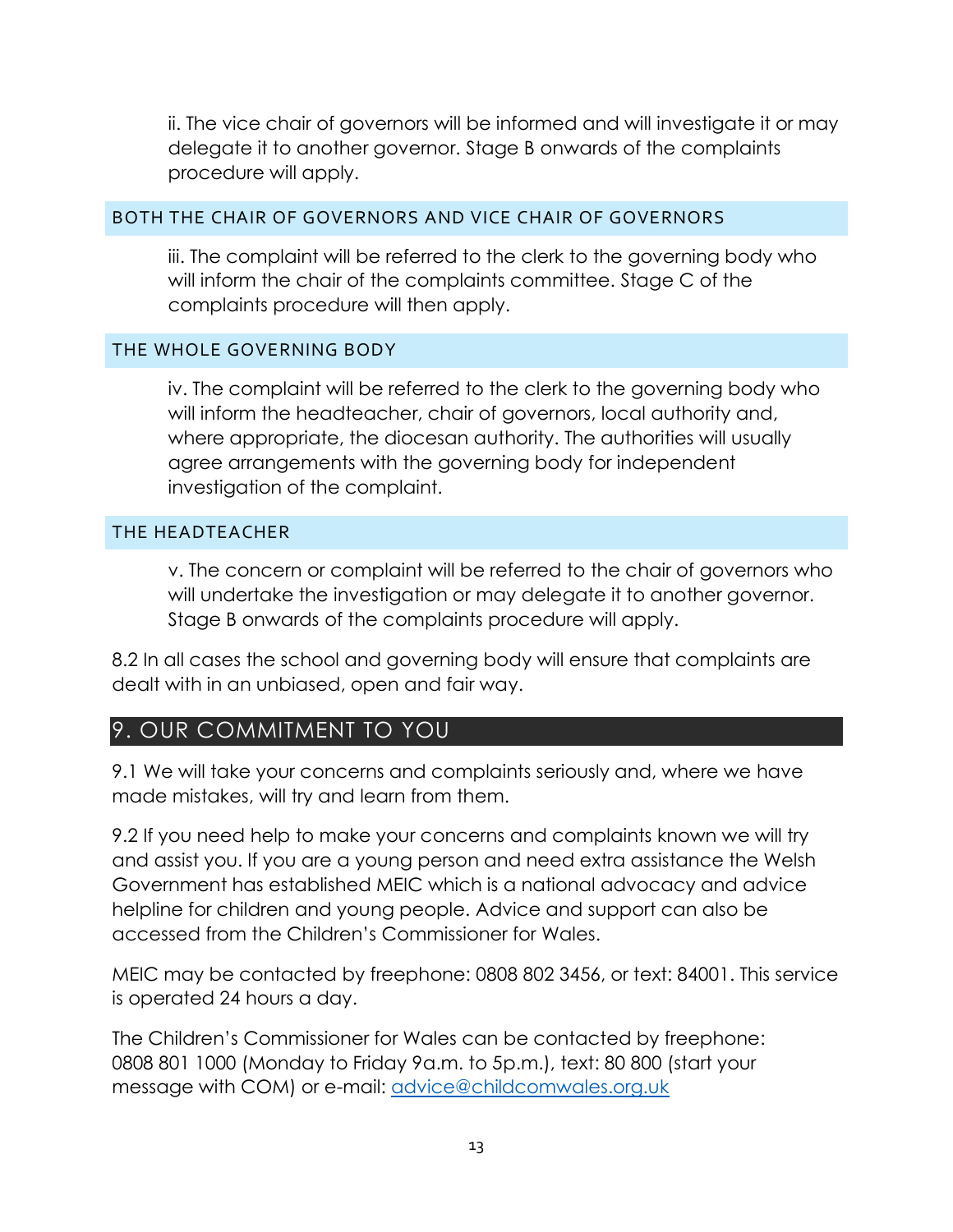9.3 The governing body has shared with staff and pupils on this policy and will share further if any amendments are made in the future.

| SIGNED BY THE CHAIR OF GOVERNORS<br>ON BEHALF OF THE GOVERNING BODY                                            |  |
|----------------------------------------------------------------------------------------------------------------|--|
| DATE APPROVED (BY FULL<br><b>GOVERNING BODY</b>                                                                |  |
| <b>DATE OF REVIEW</b>                                                                                          |  |
| DATE SENT TO THE LOCAL AUTHORITY<br>(THERE IS NO STATUTORY REQUIREMENT<br>TO DO THIS, BUT IT IS GOOD PRACTICE) |  |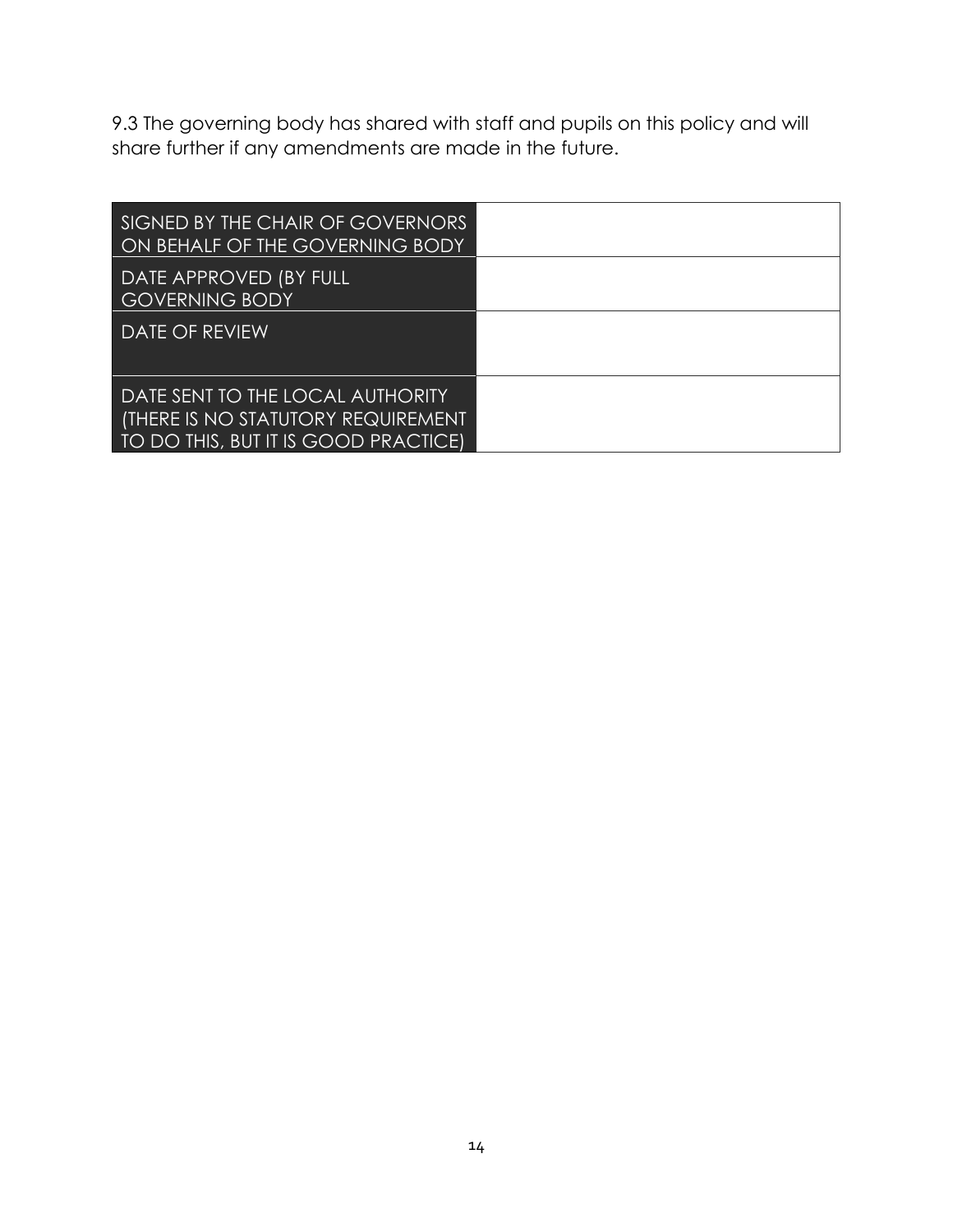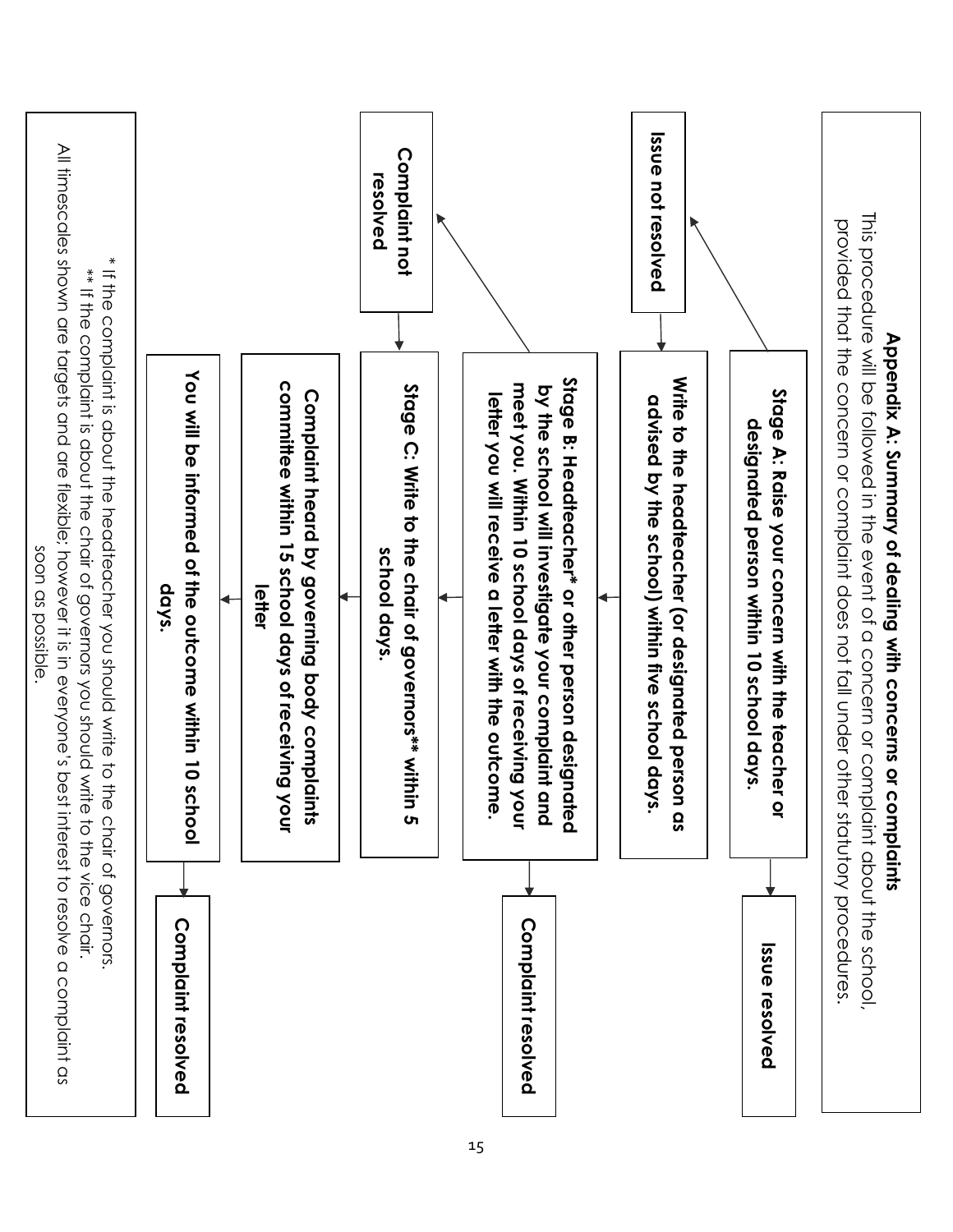#### APPENDIX B: MODEL COMPLAINT FORM

The person who experienced the problem should normally fill in this form. If you are making a complaint on behalf of someone else, please fill in Section B also. Please note that before taking forward the complaint we will need to be satisfied that you have the authority to act on behalf of the person concerned. If you are a pupil the school will help you complete this form, will explain it to you and will give you a copy of it when it is completed.

| <b>SECTION A: About you</b>                           |                                                                       |  |  |
|-------------------------------------------------------|-----------------------------------------------------------------------|--|--|
| Forename(s):                                          |                                                                       |  |  |
| Surname:                                              |                                                                       |  |  |
| Title                                                 | Mr / Mrs / Miss / Ms / Other:                                         |  |  |
| Address:                                              |                                                                       |  |  |
|                                                       |                                                                       |  |  |
|                                                       |                                                                       |  |  |
|                                                       |                                                                       |  |  |
| Postcode:                                             |                                                                       |  |  |
| Telephone number:                                     |                                                                       |  |  |
| Mobile number:                                        |                                                                       |  |  |
| Email address :                                       |                                                                       |  |  |
| How would you prefer us<br>to contact you?            |                                                                       |  |  |
|                                                       | Section B: If you are making the complaint on behalf of somebody else |  |  |
| Their full name:                                      |                                                                       |  |  |
| Address:                                              |                                                                       |  |  |
|                                                       |                                                                       |  |  |
|                                                       |                                                                       |  |  |
|                                                       |                                                                       |  |  |
| What is your relationship<br>to them?                 |                                                                       |  |  |
| Why are you making a<br>complaint on their<br>behalf? |                                                                       |  |  |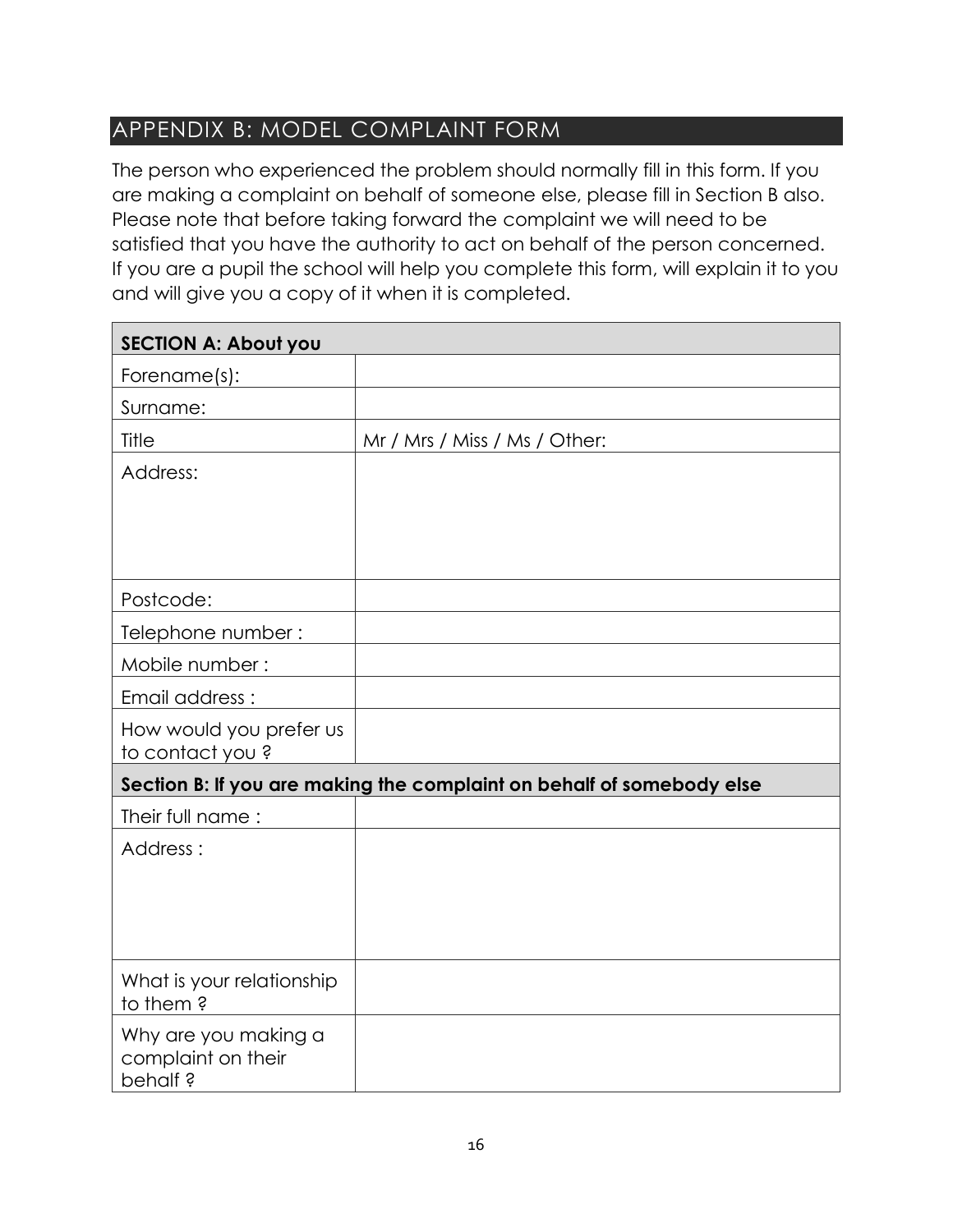| <b>Section C: About your complaint</b>          | You may continue your answers on separate sheets of paper if necessary                                                                     |
|-------------------------------------------------|--------------------------------------------------------------------------------------------------------------------------------------------|
| Name of school you are<br>complaining about:    |                                                                                                                                            |
| What do you think they did wrong or did not do? |                                                                                                                                            |
|                                                 |                                                                                                                                            |
| When did you first become aware of the problem? |                                                                                                                                            |
|                                                 |                                                                                                                                            |
|                                                 | If it is more than three months since you first became aware of the problem,<br>please give the reason why you have not complained before. |
|                                                 |                                                                                                                                            |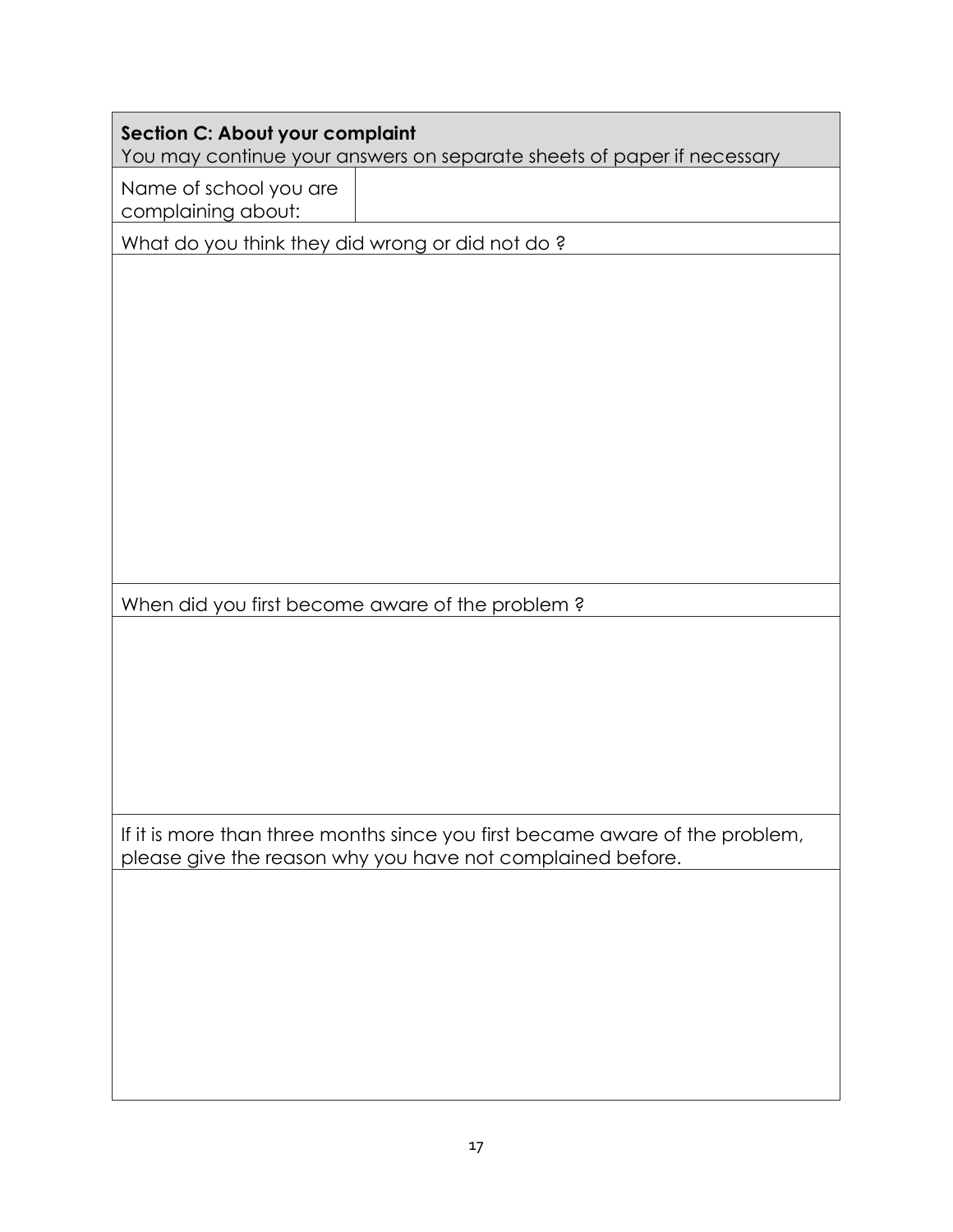|  |  | Describe how you have been affected |
|--|--|-------------------------------------|
|  |  |                                     |

What do you think should be done to put matters right?

Have you already put your concern or complaint to a member of staff? If so, please give brief details about how and when you did so.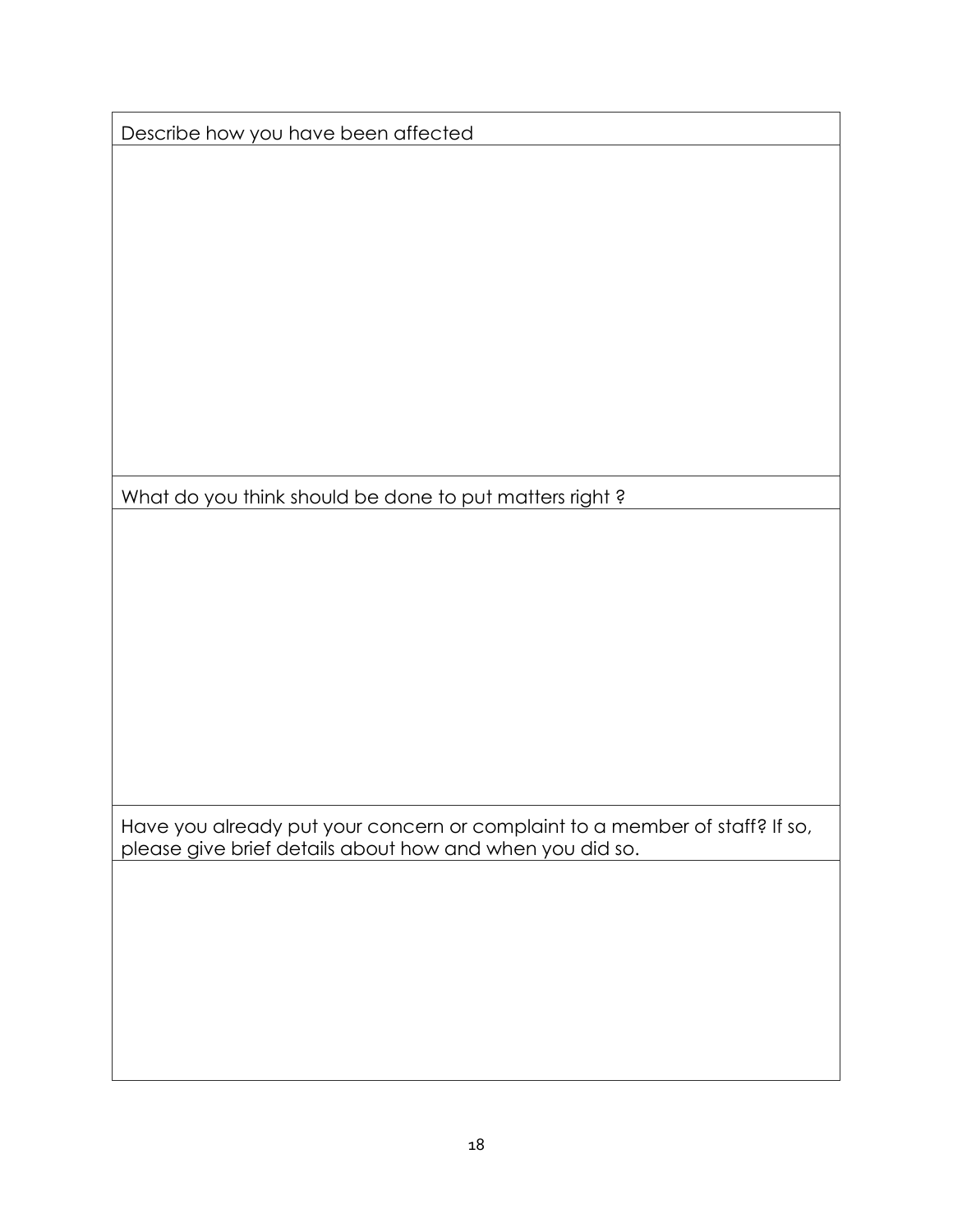#### **Section D Privacy Statement**

Ysgol Hiraddug is a data controller and is responsible for processing personal data.

The categories of personal data we process include:

- personal identifiers and contacts (e.g. name, address, phone number and email address)
- specific details of your complaint

We will use this information to:

- enable us to carry out investigations into your complaint
- provide a response and agree appropriate actions

The information processed may be obtained from:

- a complaint made by you or another individual
- school systems and databases
- information provided by other individuals
- any relevant CCTV/recordings/images

In some circumstances it may be necessary to obtain information about you from other organisations including

• Local Authority

In considering your complaint, we may share your information with:

- Governing Body complaints committee
- Senior and key members of staff

Where appropriate / where your complaint is escalated, we may share your information with: Investigating panel/officer

• Denbighshire county Council / Local Education Authority

#### **Lawful basis to process data**

Under the GDPR, the lawful basis we rely on for processing information for the above purposes, is performance of a task carried out in the public interest and in the exercise of official authority or where we have a legal obligation to process. In addition, concerning any 'special category data', where the processing is necessary for reasons of substantial public interest; or where we have obtained explicit consent.

#### **Your rights**

Under certain circumstances, you have rights under data protection laws in relation to your personal data including the right to receive a copy of the personal data we hold about you.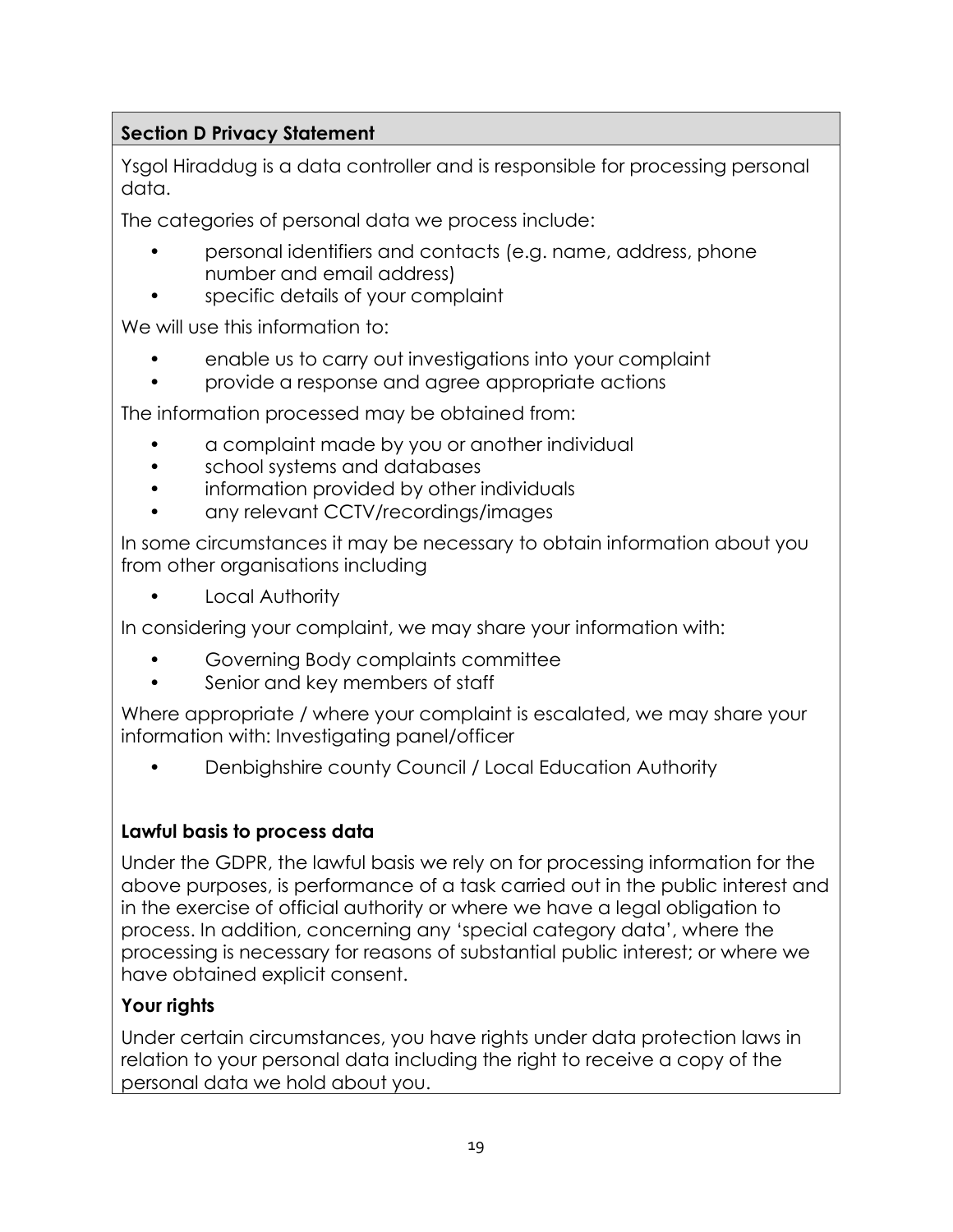For further information on how we process personal data including how to raise concerns about the way we have handled your personal data, please see our privacy notice on the school's website.

| Signature of complainant: |  |
|---------------------------|--|
| Date                      |  |

| If you are making a complaint on behalf of someone else: |  |  |
|----------------------------------------------------------|--|--|
| Signature                                                |  |  |
| Date                                                     |  |  |

#### **Please send this form and any documents to support your complaint to :**

#### **Mrs Gill Yates, Chair of Governors,**

#### **Ysgol Hiraddug, Thomas Avenue, Dyserth, LL18 6AN**

| <b>OFFICIAL USE ONLY</b>   |  |
|----------------------------|--|
| Date acknowledgement sent: |  |
| By whom:                   |  |
| Complaint referred to:     |  |
| Date:                      |  |

*To be completed by Denbighshire Education and Children's Services:*